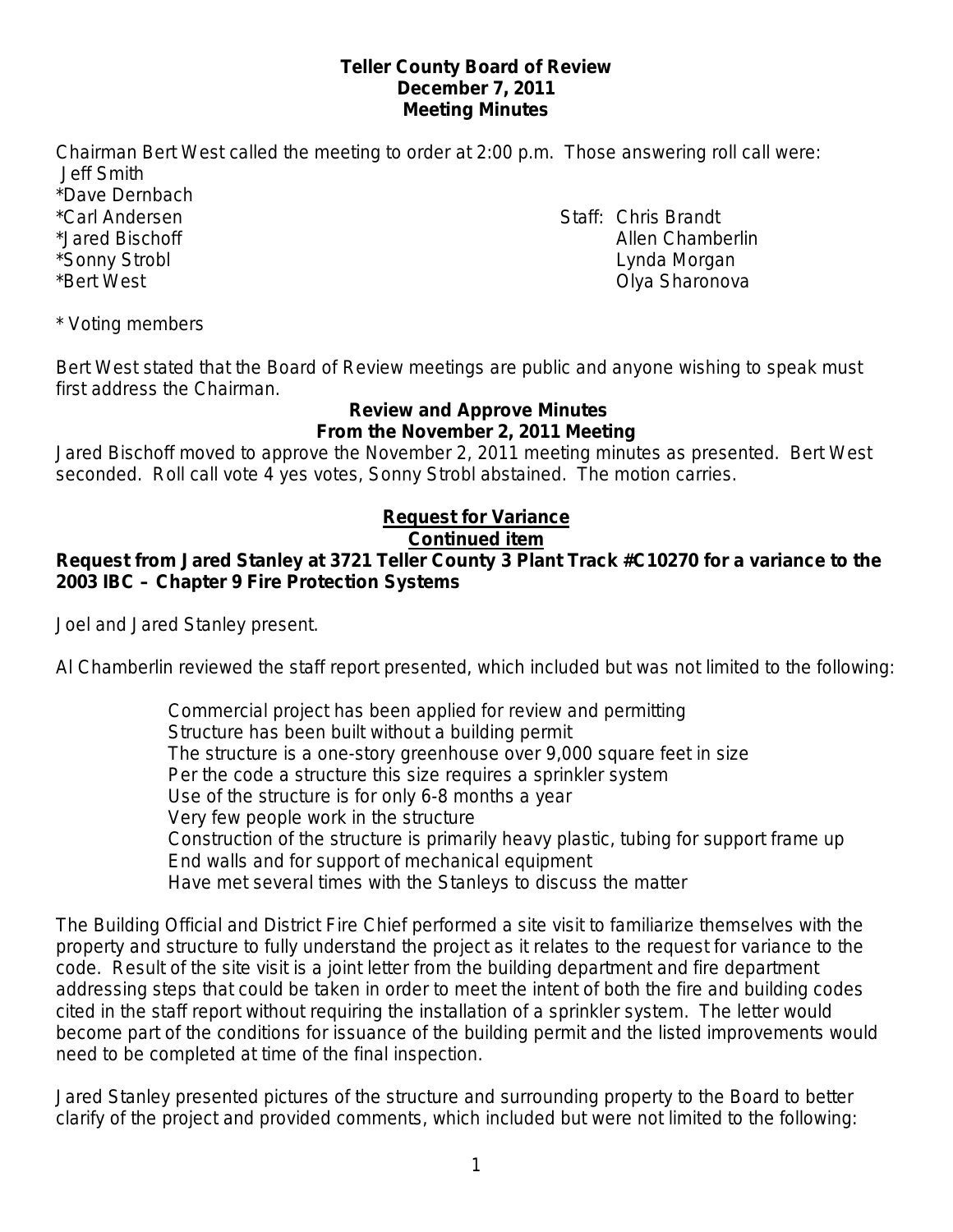Structure is almost entirely non combustible

Structure is completely fenced

Addressing the water availability - there are 2 cisterns totalling 10,000 gallons on site Sprinkler system is not feasible as the water needs to be chemical treated in the system and would be harmful to the plants

Originally only a mechanical and an electric permit were pulled for the greenhouse as they thought the property was zoned agricultural making the structure exempt for a building permit but upon further review it was determined that the property does not have an agricultural tax exemption, and that a building permit for the greenhouse would be required

The letter from the Building and Fire Departments was discussed

Asked if a variance is granted, would it apply to future owners of the property as well?

Bert West opened the matter up for public comment. Art Uhl was recognized and commented on whether this type of operation was allowed in a residential area. Skip Howes was recognized and brought up underground water storage and its costs as a consideration. Mr. Stanley commented that the greenhouse cannot be seen from the road and as there are not many employees there would be minimal impact to the area. Close public comment.

Board discussion included but was not limited to the following:

Discussion on the Building and Fire Department letter as it relates to meeting the intent of the code

It was noted that the Fire Chief was not in attendance to explain their portion of the letter or to answer questions regarding protection response and availability Fire Chief Tyler Lambert of the Northeast Teller Fire District (NETFD) was in attendance

and offered comments that included but were not limited to the following:

The Florissant Fire District is a volunteer district with 2 full time staff, which is similar to NETFD and capable to respond

Water is the primary issue

Further discussion on response times to the property

The Board appreciates the cooperation between the building and fire departments for a small business owner with a new business venture

Board's function is to help protect life and safety

The Stanleys' comments and providing sufficient pictures of the project along with conducting meetings with the appropriate departments indicates good stewardship Smoke detectors for the structure would need to be compliant with the National Fire Protection Association standards with appropriate drawings by a registered engineer qualified for this type of system

Concern granting a variance would be setting a precedent

Further discussion on components of the combined building department and fire department letter included type of construction, egress, exits, signage, mitigation, and emergency services and notification.

Sonny Strobl moved to grant the building variance request from Jared Stanley at 3721 Teller County Road 3, Plan Track #C10270, a variance to the 2003 IBC – Chapter 9 requirements for Fire Protection Systems, with the following conditions:

1) The granting of this variance in no way approves the underlying use, nor implies or agrees that any and all required permits can or will be available or granted.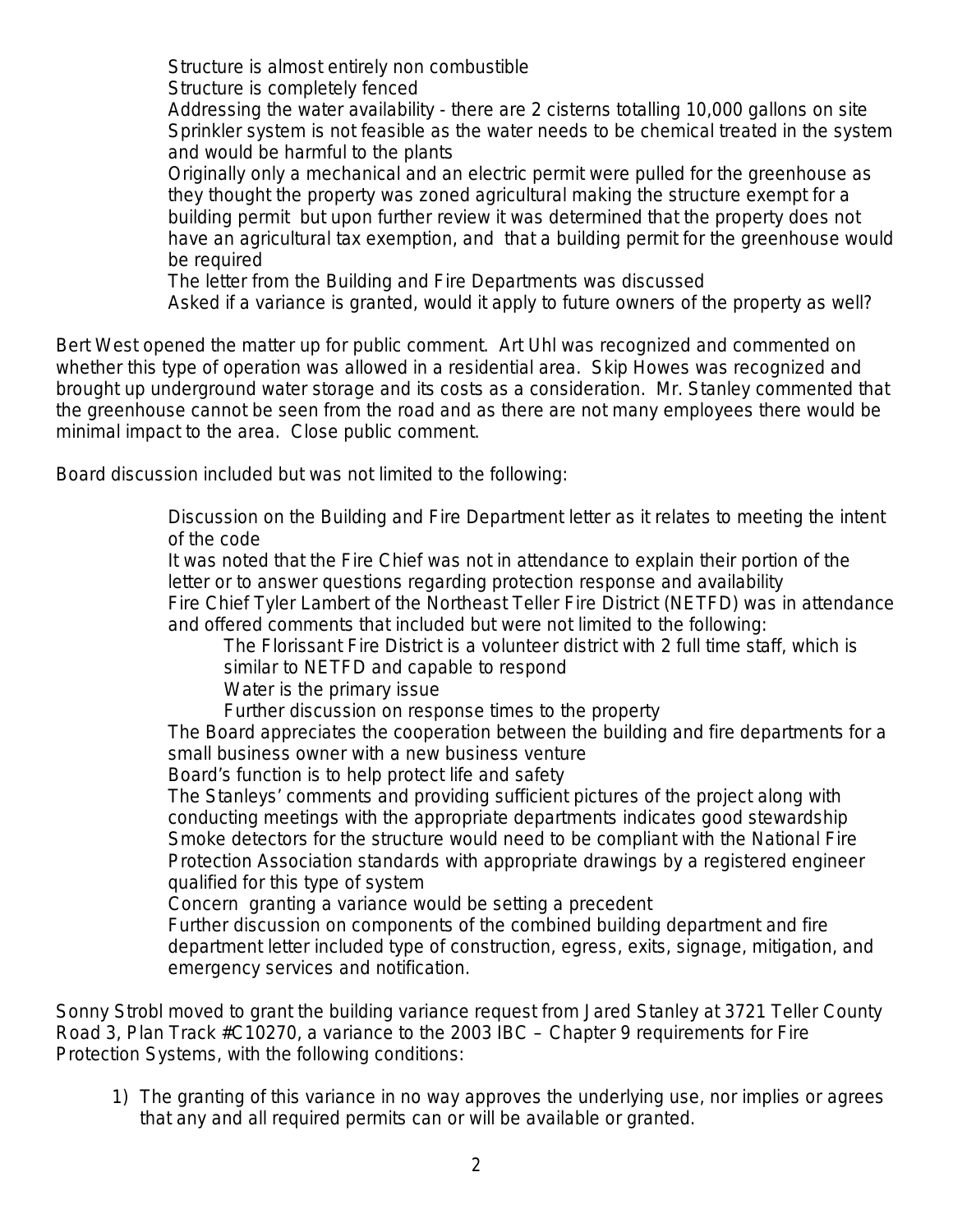- 2) The owner acknowledges and agrees to promptly make all the listed improvements in the Teller County letter dated October 11, 2011 signed by the Building Official and the Florissant Fire Chief and the smoke detectors shall be designed and installed per NFPA 72.
- 3) Evidence of the variance and conditions, in form acceptable to the County, to be recorded with the Clerk & Recorder, describing the physical address and including the legal description, giving record notice of the variance, and its requirements.

Dave Dernbach seconded. Roll call vote, three yes votes, one no vote, and one abstain. The motion carries.

### **Bison Builders & Associates, Inc. Contractor Licenses George Douglas Bandle Class B**

Staff indicated that they received a letter from Mr. Bandle requesting to move his licensing request to the January meeting, as he will be out of town on the December meeting date.

Bert West moved to continue this agenda item to the January 4, 2012 meeting. Jared Bischoff seconded. Roll call vote and all said yes. The motion carries.

At 2:55 p.m. Chairman Bert West left the meeting and Vice Chairman Jared Bischoff presided over the remainder of the meeting. Jared Bischoff appointed Jeff Smith as a voting member for the remainder of the meeting.

#### **William Weddle dba: Timberline Builders William M. Weddle Class C**

Mr. Weddle present. Mr. Weddle gave a brief overview of his previous work history and experience, which included but was not limited to the following:

> Primary residential work includes remodeling and framing Has done 20-30 homes from the ground up Holds contractor licenses in and around the Denver area Subs out foundation work Has an opportunity to build a residence from the ground up in the Divide area

Board reviewed documents submitted and discussed the Letters of Reference. The Board suggested that Mr. Weddle get with the Building Department to review the questions missed on the test.

Jared Bischoff opened this matter up for public comment. No public comment. Close public comment.

Dave Dernbach moved to grant William Weddle dba: Timberline Builders with William M. Weddle as examinee a Class C License. Carl Andersen seconded. Roll call vote and all said yes. The motion carries.

### **Reactivation of License 3365C American Craftsman Homes Of Woodland Park Tyler Lambert Class C**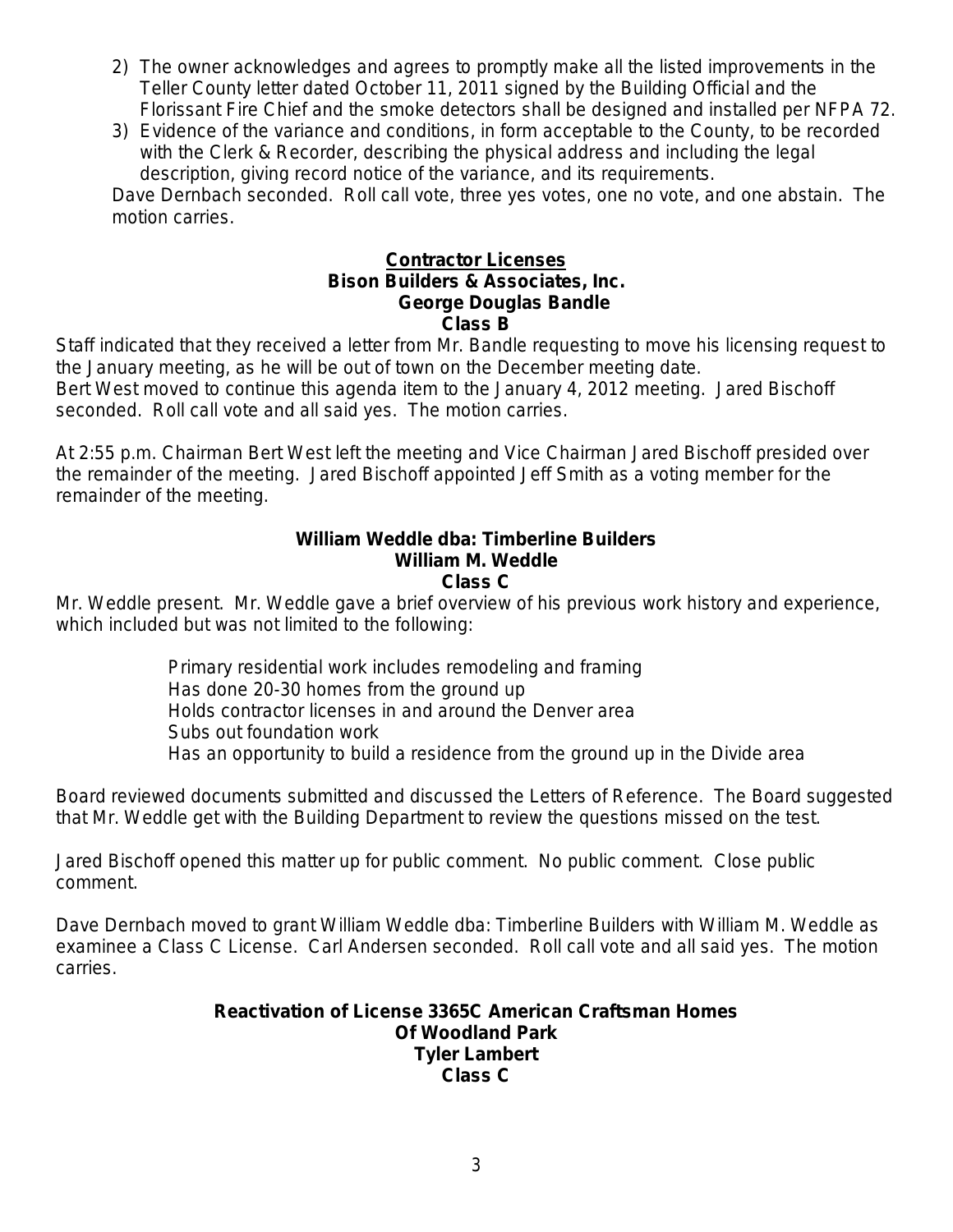Mr. Lambert present. Mr. Lambert indicated that there was an oversight in providing the annual dues in the required timeline for renewal of the license and gave a brief overview of his previous work history and experience, which included but was not limited to the following:

> Has held a Contractor License in Teller County for 10 years Has resided in the area for 20 years Has held contractor licenses in other jurisdictions but has allowed those to lapse Plans to work only in Teller County

The Board reviewed documents submitted and indicated that an updated Insurance Certificate was needed with a completed Description of Operations and with the appropriate coverage/limits of the policy per the Teller County Building Code.

Jared Bischoff opened this matter up for public comment. Skip Howes of Scott Homes commented on Mr. Lambert's previous work in the County. Close public comment.

Jeff Smith moved to reactivate License 3365C American Craftsman Homes of Woodland Park, with Tyler Lambert as examinee, upon receipt of an updated Insurance Certificate with a completed Description of Operations and showing the appropriate coverage/limits per the Teller County Building Code. Carl Andersen seconded. Roll call vote and all said yes. The motion carries.

### **Board Discussion**

## A. **Consider and recommend to the Teller County Board of County Commissioners to adopt the 2011 National Electric Code**

Al Chamberlin reviewed the staff report as presented, which included but was not limited to the following:

> Explained the cycles of changes to the code of the National Electric Code (NEC) Teller County needs to be compliant with the State adopted regulations of the NEC Adoption of the code will need to take place by July of this year to be compliant with the State requirements

Reviewed the list of items in the staff report, which are the primary changes that will impact the building /electrical industry by the proposed code adoption One of the major code change components is the safety element as it pertains to arc faulting with additional GFCI's protection, which could result in an increase in cost for building

Dan Wilson estimated the average cost increase for a residence.

Chris Brandt suggested a few "clean up" changes to the format and wording of the proposed code change as presented.

Jared Bischoff opened this matter up for public comment. Skip Howes of Scott Homes commented on what Regional Building Department has negotiated with the State for a Waiver Relief Program regarding the arc fault issues related to medical equipment. Art Uhl commented on his conversations with the State electrical staff on arc fault matters and stressed the need for the adoption as it relates to consistency and compliance with the State. Steve McCann commented that he and most electricians already install to the 2011 codes in most jurisdictions and as a business owner it is difficult to ask his staff to install to older codes. Close public comment.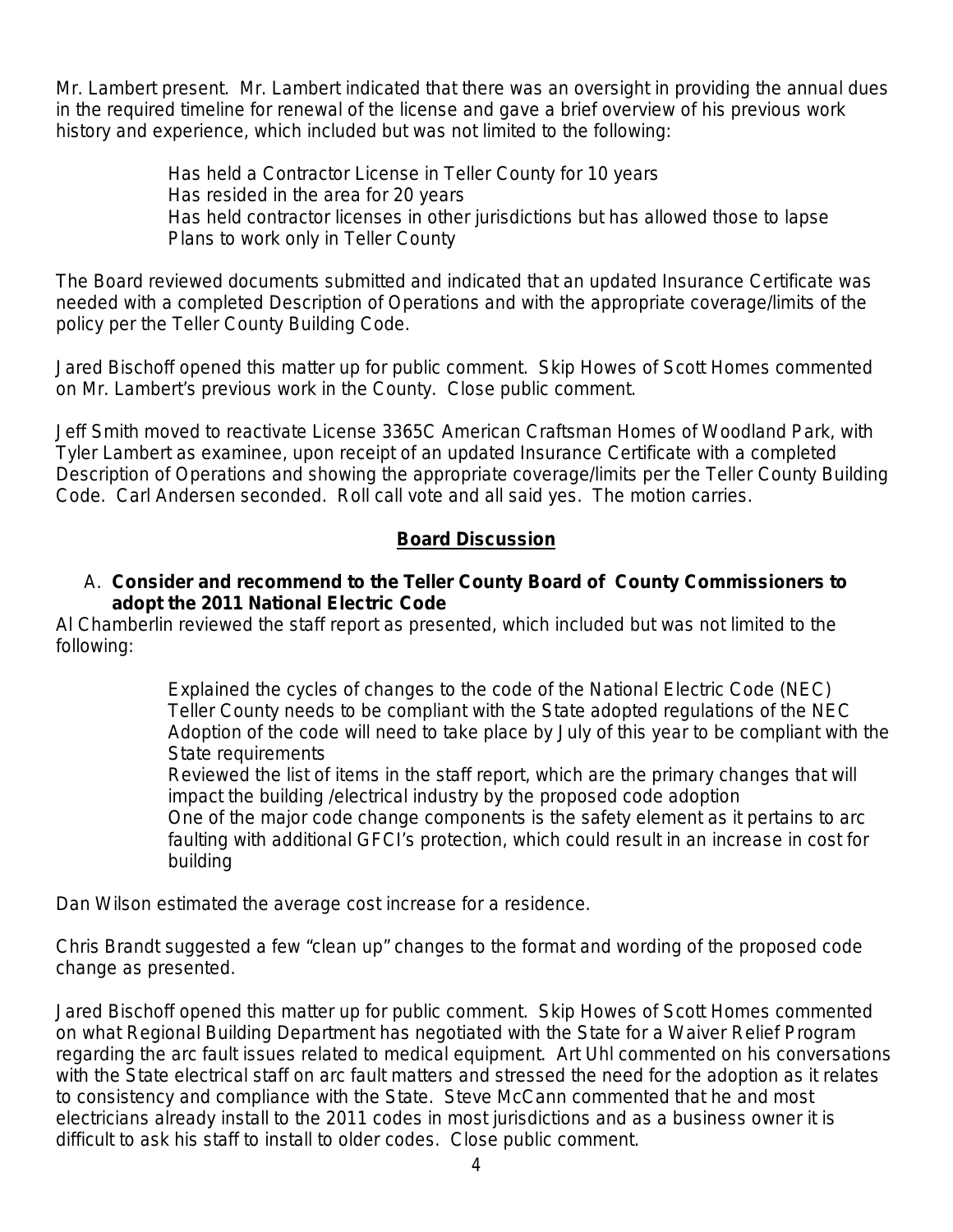Board discussion included but was not limited to the following:

A lot of thought went into this code cycle Need to find out more about Regional's Waiver Program Medical equipment seems to present the most issues with arc faulting Manufactures need to keep up with the codes for safety to the consumers The State or Code Council needs to address matters with the manufacturing issues The State is the ultimate authority regarding adoption of the NEC Should be able to amend or make exception to the code however the State is not allowing exceptions at this time Are their provisions in the code for jurisdictions to grant variances or for medical equipment? More prudent to wait and see what develops at the State level regarding the Arc Fault Waiver Program What is our flexibility or consequence with the State in waiting to adopt the new code?

The Board requested staff to obtain more information on some of the points brought up today and bring the item back for further discussion at the January 4, 2012 meeting.

Carl Andersen moved to continue this item to the January 4, 2012 meeting in order for staff to obtain addition information on the matter. Sonny Strobl seconded. Roll call vote and all said yes. The motion carries.

## **B. Consider and recommend to the Teller County Board of County Commissioners to amend Article III, Section R105.3 Application for permit of the Teller County Building Code**

Al Chamberlin and Lynda Morgan discussed the proposed change.

The Board reviewed the staff report presented, which explained the need for the proposed amendment. There was further discussion on the use of Power of Attorney documents as it relates to this amendment as well as clarity in the proposed wording.

Jeff Smith moved to recommend to the Teller County Board of County Commissioners to amend Article III, Section R105.3 Application for Permit, of the Teller County Building Code, to add a sentence at the end that reads: All permit applications, permits, change order, or changes in contractors shall be signed by the property owner(s), or someone with a valid Power of Attorney signed by the property owner(s), specifically allowing him or her to sign such permit applications, permits, change orders, or changes in contractors. Carl Andersen seconded. Roll call vote and all said yes. The motion carries.

## **C. Review Letter of Interest received to serve on the Board**

The Board reviewed the letter received by Steven McCann from Electric Service of Colorado, LLC expressing his interest to serve on the Board. Everyone was in favor of making a recommendation to the Board of County Commissioners.